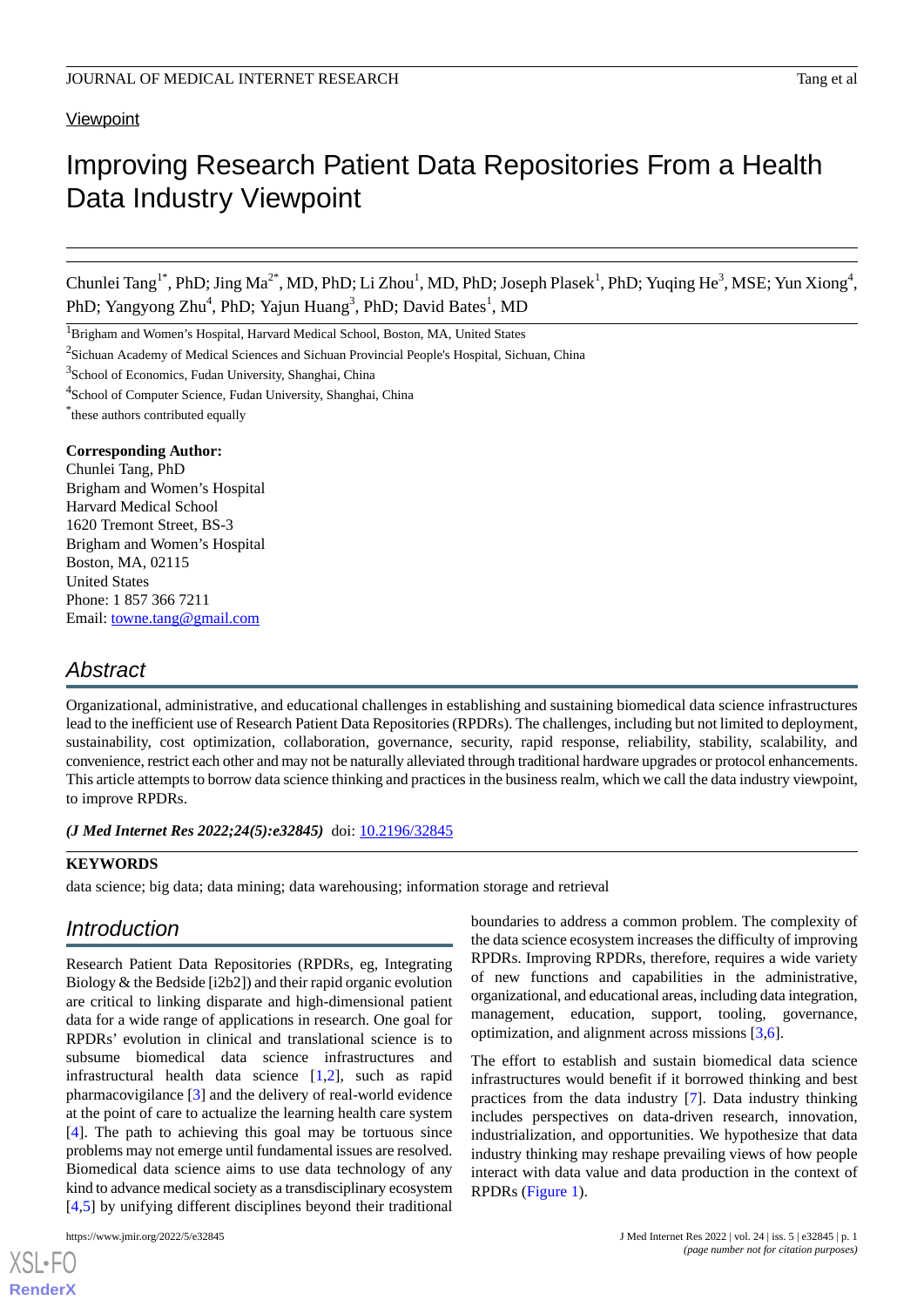#### JOURNAL OF MEDICAL INTERNET RESEARCH TANK THE SERVICE OF MEDICAL INTERNET RESEARCH

<span id="page-1-0"></span>**Figure 1.** Comparison between traditional and data industry viewpoints of Research Patient Data Repositories.





## *Data Production: Deployment Challenges and Contribution Calculations*

Data production involves the generation, storage, and curation of data from data-centric human (social, economic, and scientific) activities. Intuitively speaking, it is the process of combining various analyzable data inputs for consumption. The consumption process starts with incoming raw materials used for the preparation of semifinished (eg, pretrained word embeddings) and finished data products (eg, a service). The raw data and data products are "nonrivalrous" in nature, meaning they can be used by multiple users at once without depletion of the resource. Data products can act as reusable resources [[8\]](#page-2-7), assets [[9\]](#page-3-0), or capital [\[10](#page-3-1)] to accelerate research.

When considering data production in RPDRs, some previously unseen problems may arise, such as deployment. Campion Jr et al [[11\]](#page-3-2) reported that deployment challenges are widespread in the existing RPDRs: "a number of tools commonly but not uniformly implemented"; for example, i2b2 enables investigators to obtain deidentified patient counts without SQL programming [[12\]](#page-3-3). Many incorrectly think of deploying a data science or analytical model as the last stage of the process. Starting with the algorithm first, and only at the end of the project thinking about how to insert it into the process, is where many deployments fail [[13\]](#page-3-4). Scientists can readily interact with RPDRs to access the underlying electronic health record (EHR) data. RPDRs should additionally provide a solution for fully and successfully implementing analytical and artificial intelligence models from experimentation to production. The first tools to consider to mitigate deployment challenges are tools for handling structured and unstructured EHR data, such as exploratory analysis and data self-governance tools. Exploratory data analysis is an important data industry best practice step focused on gaining insights from raw data prior to training learning models. Exploratory analysis tools that go beyond basic

initial data analysis tasks (like SQL programming, ie, sort, filter, aggregate, correlate, group, derive attributes) are essential for handling tasks that previously were manual, heuristic-based, or simply impossible [\[14](#page-3-5)]. The transformation of unstructured clinical notes which contain summaries (eg, history of present illness) that describe and illustrate the longitudinal course of specific clinical events or situations experienced by patients into an appropriate data representation (eg, annotated corpus of pretrained word embeddings or a hierarchical representation with multiple levels of granularity) can offer RPDRs enhanced machine intelligence for downstream analysis and reduce duplicated preprocessing efforts to make this data computable [[15\]](#page-3-6). Data self-governance models like Databox [\[16\]](#page-3-7) can support data sharing that meets study eligibility criteria documented in RPDRs. These default tools can be customized as digital "errand runners" [[17\]](#page-3-8) to replace deeply occupational tasks that are tedious, time-consuming, and not artistic.

Data product sharing should be encouraged by the data sovereigns of RPDRs [\[18](#page-3-9)], including cross-border data flows. Multilevel data products, such as models, code, intermediate results, annotated training corpora, enclaves, experimental findings, presentations, preprints, and retrieved literature citations can be found throughout the entire life cycle of medical research and are helpful for accelerating complementary efforts. We recommend transplanting contribution margin–based pricing from the data industry to RPDRs to facilitate data sharing. These contributions include but are not limited to reuse frequency, shareable integrity, quantity versus speed in question and answer responses, and compliance practices. Contribution calculations can support employee engagement in the RPDR community and serve as an accelerator for scientific discovery.

[XSL](http://www.w3.org/Style/XSL)•FO **[RenderX](http://www.renderx.com/)**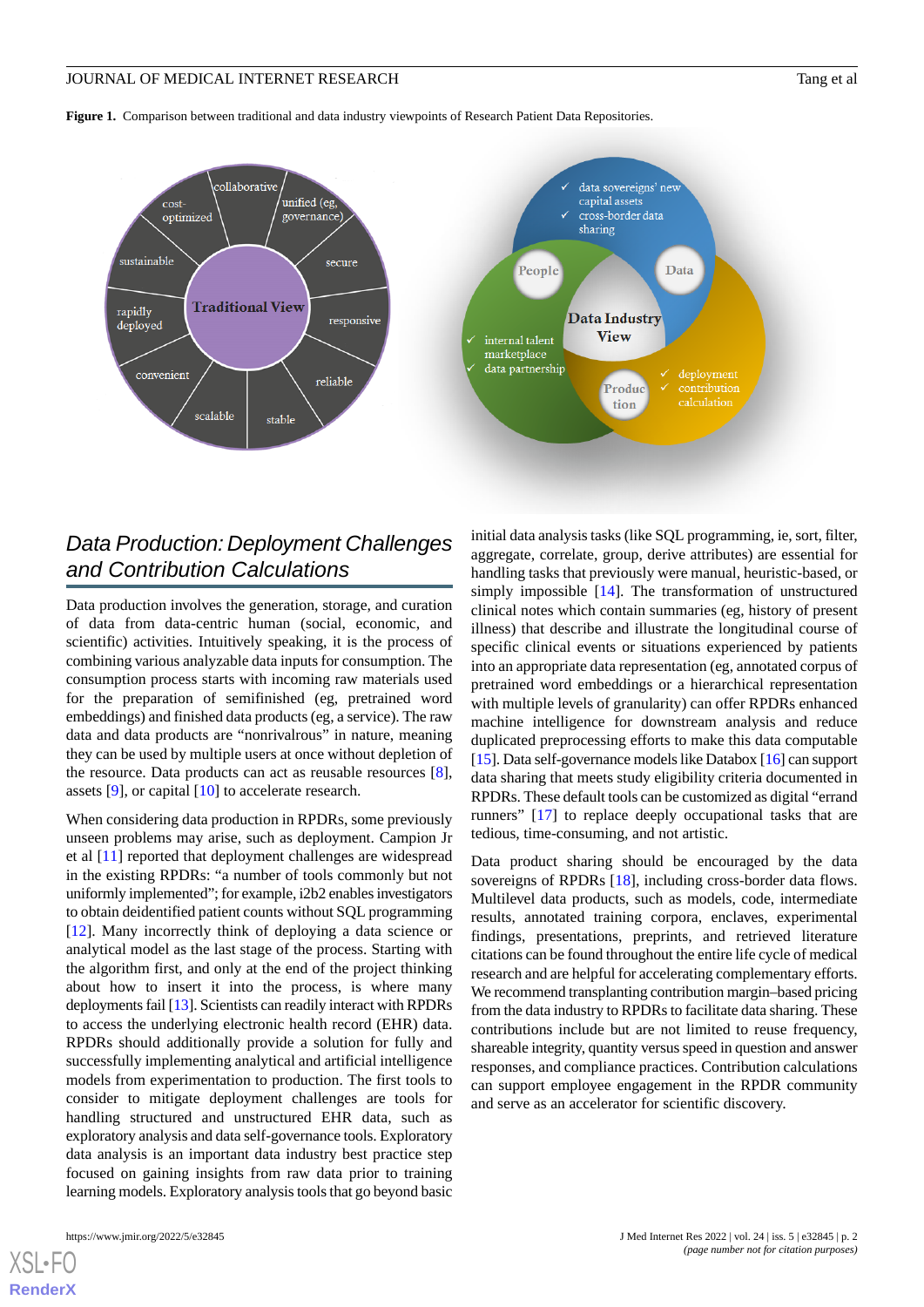## *People: Internal Talent Marketplace and Data Partnerships*

We suggest that RPDR processes and structures be optimized based on the organizational structure, how stakeholder power is exercised, how stakeholders communicate their needs, how decisions are made, and how decision-makers are held accountable. Data production relies on the efforts of a community of interdisciplinary users, including data scientists, enterprise information technology personnel, clinicians, researchers, informaticists, data engineers, data analysts, annotators, and other data product enhancers. The data partnerships' teams rely on an organization's brand to undertake and complete data production. These teams can freely use RPDR data within organizations, and products or services carried out by these teams will be shared within the company. When the velocity of data partnerships in a market exceeds that of an organization, inefficiencies will cause the organization to lose competitive advantages. As markets evolve, an organization will inevitably choose to focus on cost (ie, replacing human labor with machines) or evolve their organizational structure. Flattening the organizational hierarchy so that people can work together "more equally" will lead to increased efficiencies from equitable data partnerships and the rise of the internal talent marketplace. As an upgraded version of a "principal investigator," a data partnership might not just rely on grants but also on contributions. In essence, the organization has

evolved into a market with relatively small competition. Crowdsourcing within an organization is an alternative for these teams to achieve their goals and with it, the rise of the internal talent marketplace is achieved. The internal talent marketplace takes advantage of the increased flexibility of the gig economy and marketplace-based platforms without requiring changes to employment categories. It matches internal employees and, in some cases, a pool of contingent workers to short-term projects and work. Thus, under ideal next-generation RPDRs, these trends among employees can result in collaborative translational medicine by maintaining an innovation ecosystem through teamwork, trust, reliability, and collaboration.

## *Conclusions*

Best practices in RPDRs tend to focus on core infrastructural and methodological needs, such as machine-readable standards, data access platforms, search and discoverability, claim validation, and insight generation [\[19](#page-3-10)]; we argue that the complementary data industry viewpoint is relevant and apposite. From this point of view, RPDRs must consider production deployment and contribution calculations, the establishment of internal talent marketplaces and data partnerships, as well as data sovereigns' new capital assets and cross-border data sharing, as they reveal issues that are not typically addressed. Only with innovative deployed tools, the wide availability and use of diverse data products, and achievable foresight will the future of ideal next-generation RPDRs be truly accessible.

## **Authors' Contributions**

All authors provided substantial contributions to paper conception and edits and approved the final version of the manuscript.

### **Conflicts of Interest**

<span id="page-2-0"></span>JP reports receiving personal fees from Summary Medical Inc and DispatchHealth and equity from Summary Medical Inc outside the submitted work. DB reports receiving grants and personal fees from EarlySense, personal fees from CDI Negev, equity from Valera Health, equity from CLEW Medical, equity from MDClone, personal fees and equity from AESOP, personal fees and equity from FeelBetter, and grants from IBM Watson Health, outside the submitted work.

### <span id="page-2-2"></span><span id="page-2-1"></span>**References**

- <span id="page-2-3"></span>1. Data infrastructure. National Institutes of Health Office of Data Science Strategy. URL: [https://datascience.nih.gov/](https://datascience.nih.gov/data-infrastructure) [data-infrastructure](https://datascience.nih.gov/data-infrastructure) [accessed 2021-06-11]
- 2. Meng XL. Building data science infrastructures and infrastructural data science. Harvard Data Science Review. 2021 Apr 30. URL: <https://hdsr.mitpress.mit.edu/pub/kdqoo5ax> [accessed 2021-06-11]
- <span id="page-2-4"></span>3. Longhurst CA, Harrington RA, Shah NH. A 'green button' for using aggregate patient data at the point of care. Health Aff (Millwood) 2014 Jul;33(7):1229-1235. [doi: [10.1377/hlthaff.2014.0099\]](http://dx.doi.org/10.1377/hlthaff.2014.0099) [Medline: [25006150](http://www.ncbi.nlm.nih.gov/entrez/query.fcgi?cmd=Retrieve&db=PubMed&list_uids=25006150&dopt=Abstract)]
- <span id="page-2-6"></span><span id="page-2-5"></span>4. Kohane IS, Churchill SE, Murphy SN. A translational engine at the national scale: informatics for integrating biology and the bedside. J Am Med Inform Assoc 2012;19(2):181-185 [[FREE Full text\]](http://europepmc.org/abstract/MED/22081225) [doi: [10.1136/amiajnl-2011-000492](http://dx.doi.org/10.1136/amiajnl-2011-000492)] [Medline: [22081225](http://www.ncbi.nlm.nih.gov/entrez/query.fcgi?cmd=Retrieve&db=PubMed&list_uids=22081225&dopt=Abstract)]
- <span id="page-2-7"></span>5. Newman MEJ. The structure of scientific collaboration networks. Proc Natl Acad Sci U S A 2001 Jan 16;98(2):404-409 [[FREE Full text](http://europepmc.org/abstract/MED/11149952)] [doi: [10.1073/pnas.98.2.404\]](http://dx.doi.org/10.1073/pnas.98.2.404) [Medline: [11149952](http://www.ncbi.nlm.nih.gov/entrez/query.fcgi?cmd=Retrieve&db=PubMed&list_uids=11149952&dopt=Abstract)]
- 6. Jacobs JA. Why the disciplines still matter. The Chronicle of Higher Education. 2014 May 27. URL: [https://www.](https://www.chronicle.com/article/Why-the-Disciplines-Still/146777) [chronicle.com/article/Why-the-Disciplines-Still/146777](https://www.chronicle.com/article/Why-the-Disciplines-Still/146777) [accessed 2021-06-11]
- 7. Tang C. The Data Industry: The Business and Economics of Information and Big Data, 1st Edition. Hoboken, NJ: John Wiley & Sons; 2016.
- 8. The world's most valuable resource is no longer oil, but data. The Economist. 2017 May 06. URL: [https://www.](https://www.economist.com/news/leaders/21721656-data-economy-demands-new-approach-antitrust-rules-worlds-most-valuable-resource) [economist.com/news/leaders/21721656-data-economy-demands-new-approach-antitrust-rules-worlds-most-valuable-resource](https://www.economist.com/news/leaders/21721656-data-economy-demands-new-approach-antitrust-rules-worlds-most-valuable-resource) [accessed 2021-06-11]

[XSL](http://www.w3.org/Style/XSL)•FO **[RenderX](http://www.renderx.com/)**